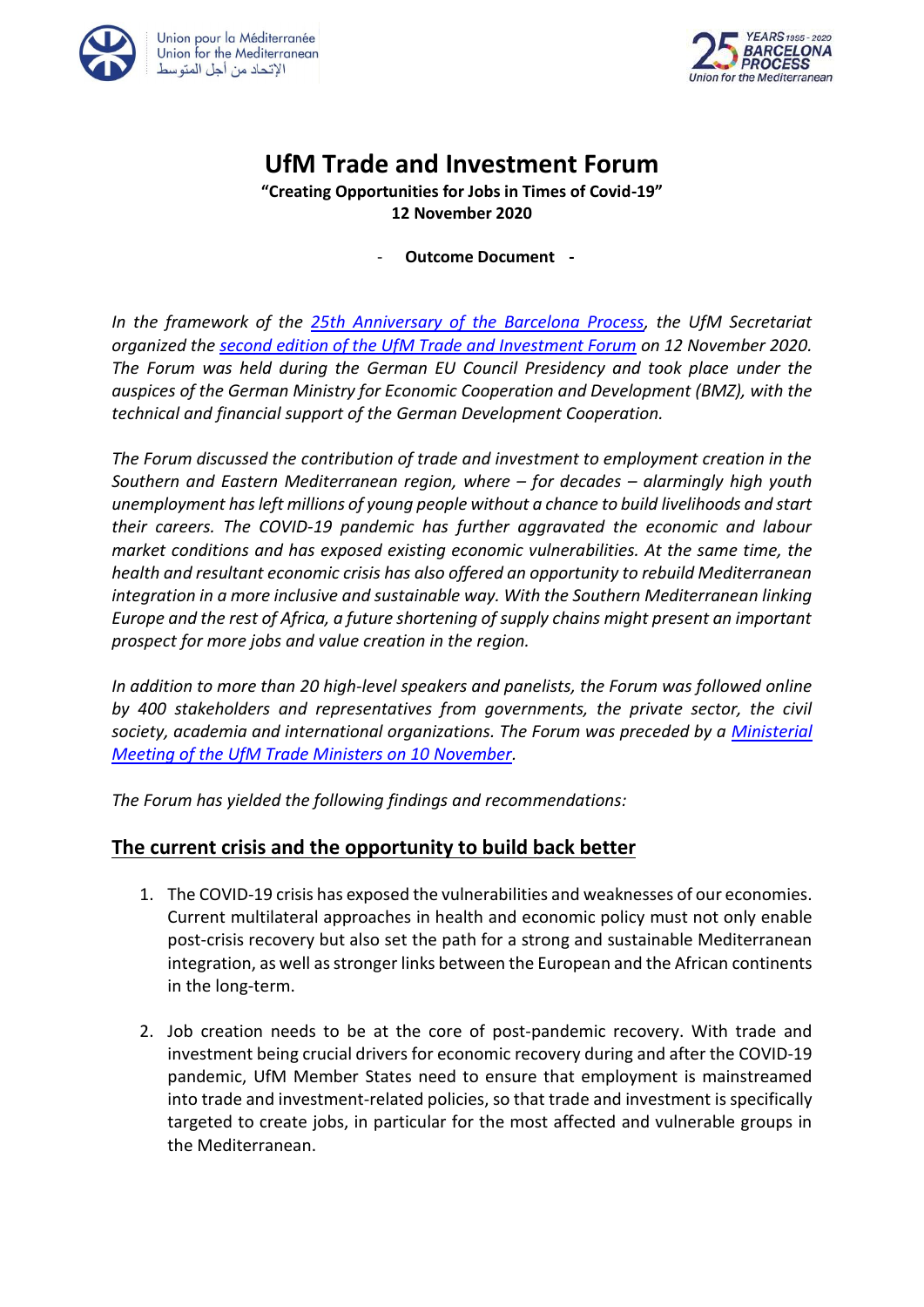



- 3. In the Mediterranean, the COVID-19 crisis has reinforced already existing socioeconomic disparities and has led to global disruptions of value-chains, unemployment, an expansion of the informal economy, poverty, threatening to fuel migration, radicalization, violence and political unrest. The UfM Member States and private businesses are increasingly confronted with the need to develop more resilient supply chains and to rethink trade integration and investment promotion beyond the recovery from the COVID-19 pandemic.
- 4. Policy-makers, investors and the private sector in the UfM Member States need to set the course for increased trade both between the Mediterranean countries, as well for the facilitation and promotion of sustainable investment in the region. To this end, the improvement of the investment climate and the update of the Association Agreements between the EU and the Mediterranean partner countries are of crucial importance in order to create investment opportunities and to enable the better use of existing trading opportunities in the region.
- 5. The Southern and Eastern Mediterranean countries need to make better use of their proximity to the large EU market, demographics, abundant natural resources, existing trade agreements, growing market share, high return on investment and their strategic location between the EU, Sub-Sahara Africa and the Middle East.
- 6. The COVID-19 pandemic has highlighted the importance of sustainable, robust and risk-reduced supply chains. Many firms in the EU are already looking for new suppliers closer to their production hubs, clients and customers. This could increase the competitiveness of exporters in the MENA region vis-à-vis Asian suppliers. Countries in the Southern and Eastern Mediterranean region should actively prepare for the upcoming opportunities of reshoring and nearshoring and a restructuring of supply chains under the post-pandemic recovery.
- 7. Even the most solid recovery schemes will ultimately be in vain if we continue business as usual. The economic shocks caused by the pandemic have to be absorbed in a way that leads to sustainable development in the long-term. Common objectives include more sustainable, inclusive, fair and greener trade and investment that is conducive to job creation. They also include the development of an attractive investment climate through enhanced infrastructure and stronger regional supply chains that create value locally, as well as a shortening of value chains.
- 8. While trade and investment are drivers of economic growth, an increase in economic activity also puts more pressure on the environment. UfM Member States need to mainstream social and environmental standards into their trade and investment relations, in order to align the economic recovery with the protection of the environment and the fight against climate change.
- 9. While the EU is already the single most important trading partner and foreign direct investor for the MENA region, the current crisis needs to be seen as an opportunity to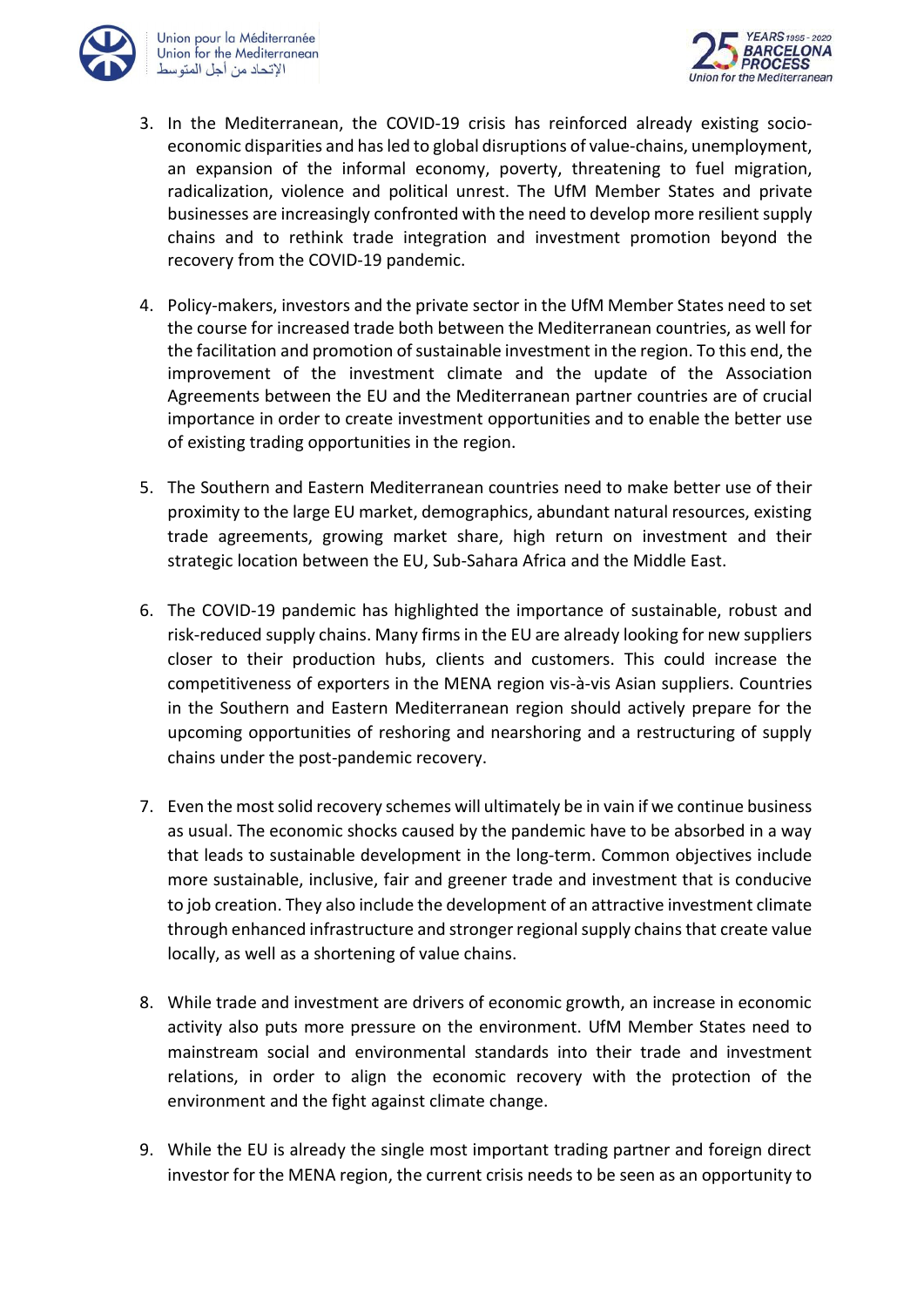



frame a positive agenda for a stronger economic integration between Africa, the MENA region and the EU, under which the Southern and Eastern Mediterranean countries emerge as a strong trading partner and a prime location for investments.

- 10. There is common understanding that regional economic integration and private investment are crucial drivers for job creation. The nature and magnitude of the employment-related challenges in the Mediterranean region have demonstrated once again the essential need for coordinated intergovernmental efforts as well as multistakeholder dialogues. The EU, together with its Member States, will develop, build and extend comprehensive and common initiatives that put job creation at the core of sustainable and inclusive recovery.
- 11. The German EU Council Presidency in 2020 launched a consultation with the EU and the EU Member States about the Team Europe Initiative "Jobs through trade and investment in the Southern Mediterranean", in order to complement the EU's new economic development strategy for the Mediterranean. Germany is ready to contribute significant resources to this initiative, and other EU Member States are invited to join.
- 12. The UfM is the central platform for regional policy exchange and multi-stakeholder dialogue in the Mediterranean. Its role to promote the regional dialogue on sustainable trade and investment needs to be supported and fully utilized, including for the establishment of a stronger link between the Mediterranean region on the one hand and the African Union and the African Continental Free Trade Agreement (AfCFTA) on the other.
- 13. Despite their education and motivation, especially women and youth face challenges to find employment or start their own businesses. Young people, accounting for nearly half of the population in the MENA region, were particularly hard hit by the current pandemic and deserve economic opportunities. Having in mind the great potential of the Mediterranean population, the UfM launched in July 2020 the "UfM Grant Scheme for Employment Promotion - Regional Response to the COVID-19 Pandemic" to support projects that enable especially women and youth to find jobs, gain a living and improve their work and living conditions.
- 14. The UfM continues to promote its flagship initiative for addressing employment creation and SME support in the UfM Region, namely the Mediterranean Initiative for Jobs (Med4Jobs), which has evolved into a pipeline of 14 projects that tackle job creation, skills development, employability, entrepreneurship and start-up support.
- 15. In order to strengthen the UfM's capacity as an active platform for regional dialogue and cross-border cooperation in the Mediterranean, Germany will support the establishment of a UfM Hub for Jobs, Trade and Investment Promotion in order to promote trade and investment relations as a means to inclusive economic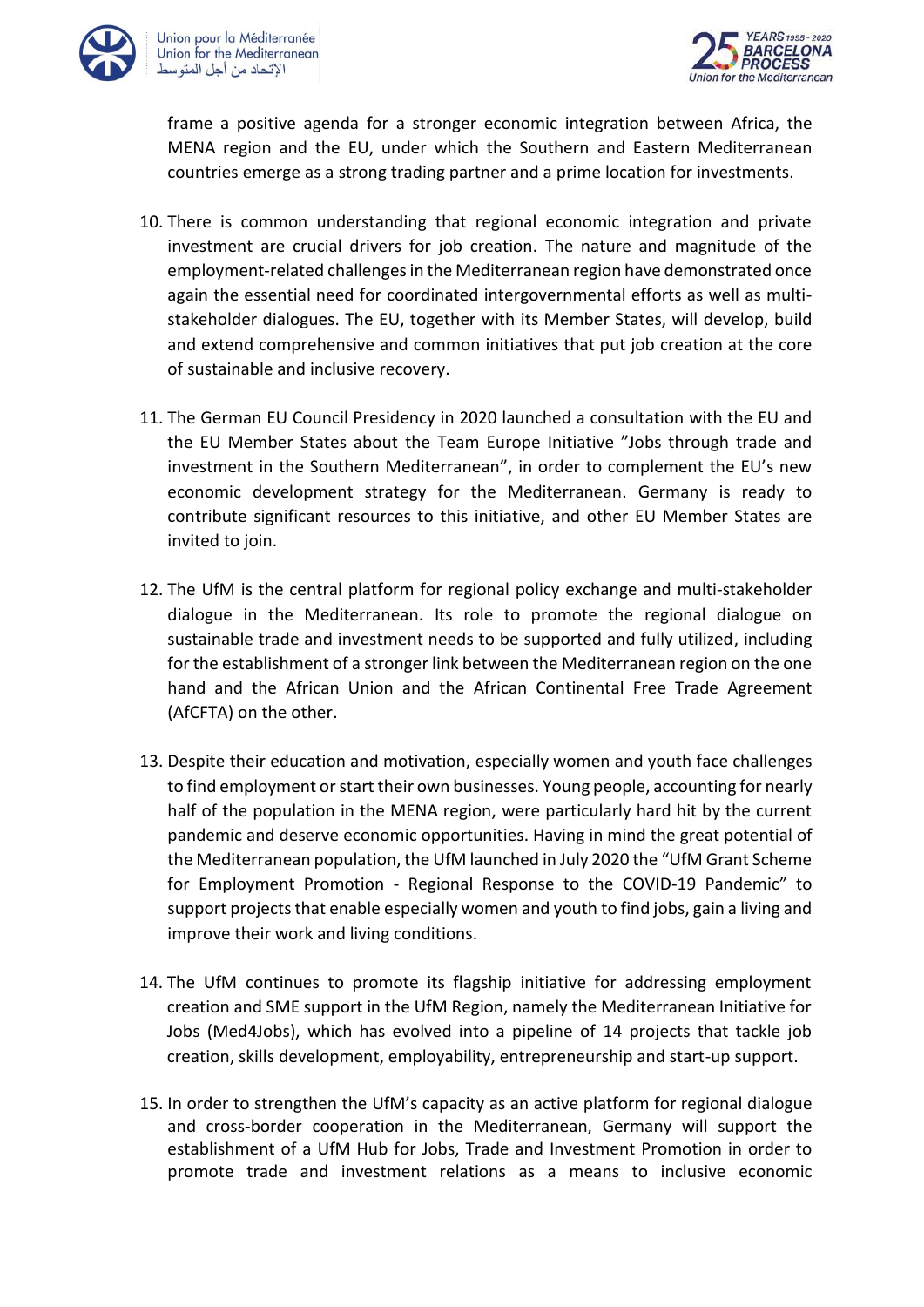



development and decent job creation in the Southern and Eastern Mediterranean. The German Federal Ministry for Economic Cooperation and Development (BMZ) is ready to commit 10.5 Million Euros to this end and invites other EU Member States to contribute.

## **The role of trade**

- 16. Trade is a core driver for the creation of sustainable jobs. While the PEM Convention can already create opportunities for regional trade, the modernization of the Association Agreements between the EU and the Southern and Eastern Mediterranean countries is crucial in order to unleash the full potential for trade between the two shores of the Mediterranean. A modernization of the Association Agreements should take place through the full involvement of the private sector and civil society, and aim at the expansion of the existing trade agreements to services and investment, as well as regulatory convergence, in order to support the development of sustainable regional value chains.
- 17. The pandemic has shown the significance of digitalization. Trade relations in the Mediterranean need to provide for better opportunities in the area of e-commerce, teleworking and distance learning. In order to promote the provision of digital services, the liberalization of services in the Mediterranean should be a priority for the governments of the region, including the movement of natural persons across borders (Mode 4).
- 18. While the EU isthe number one trading partner for its Mediterranean neighbors, trade amongst the Southern and Eastern Mediterranean countries remains limited. With the biggest untapped potential lying in a closer integration between the countries of the South, trade facilitation and a diversification of exports will be crucial in order to enhance the economic integration between the North African countries, as well as between all MENA countries.
- 19. With only about 1% of all Mediterranean trade taking place between the Southern Mediterranean countries, intra-African trade needs to be enhanced by eliminating tariff and non-tariff barriers, increasing the competitiveness of local businesses, enlarging domestic markets and enabling cooperation across borders with other regional business partners.
- 20. In order to exploit the advantage of North Africa's geographical proximity to the EU, North African companies have to further advance the quality and quantity of their products, including the upgrading of standards. Trade assistance by the EU to its Southern partners is crucial, including the elimination of existing non-tariff barriers, the reduction of trade costs and the development of quality infrastructure and valueadding production. This requires predictability, respect of agreements, mutual interest and the implementation of a favorable legal environment.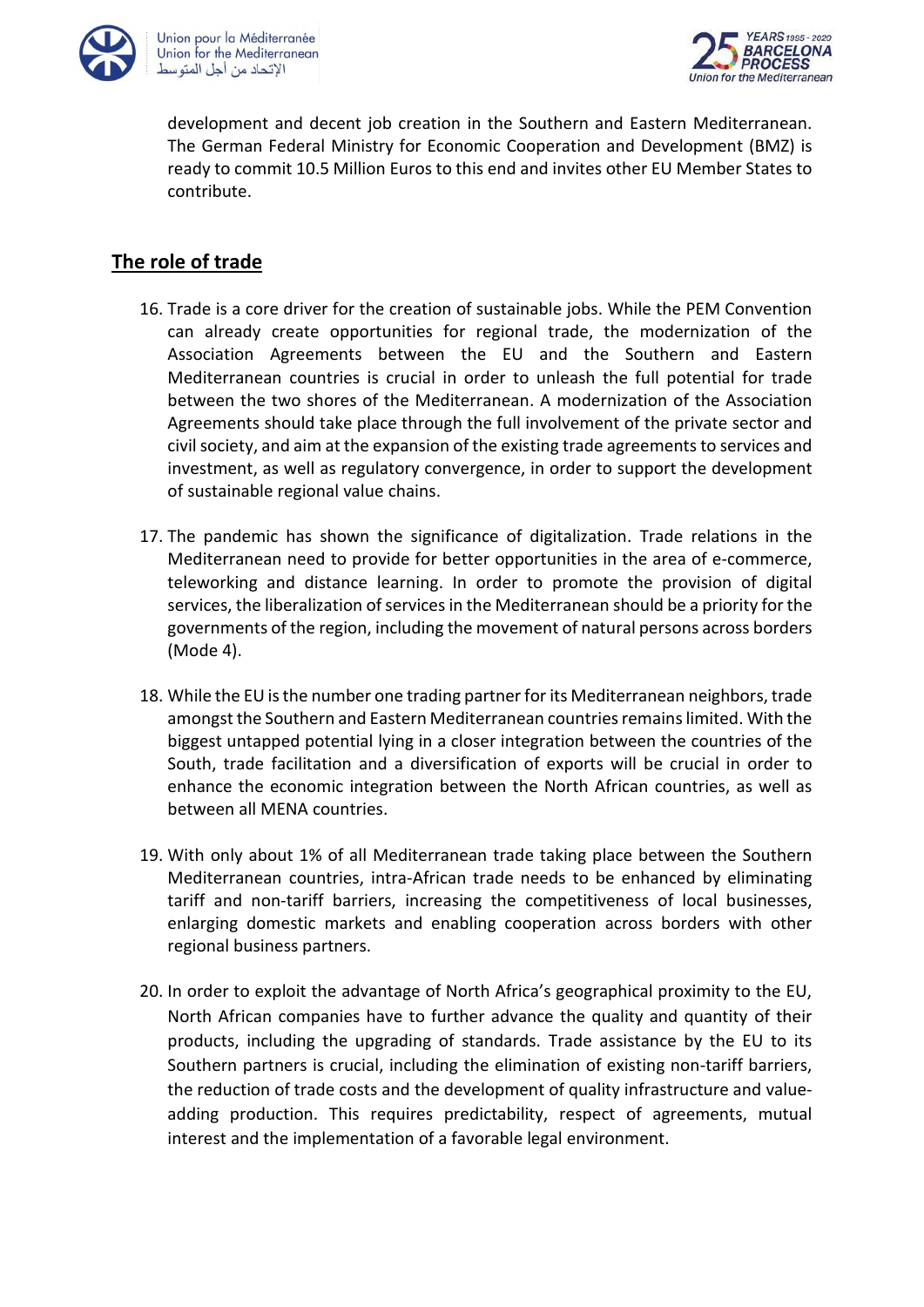



- 21. The UfM Secretariat, in cooperation with the German Development Cooperation, has already set in motion a series of technical trainings on trade-related topics in the MENA Region, in order to promote the opportunities that the Euro-Mediterranean Association Agreements offer for economic growth.
- 22. Trade relations between the EU and the Southern and Eastern Mediterranean countries should take advantage of the EU Green Deal, the future EU Industrial Strategy, a renewal of the European Neighbourhood Policy, the EU's plans for a clean energy transition (including the EU Battery Alliance), the EU's hydrogen strategy for a climate-neutral Europe and the European Raw Material Alliance. These EU strategies entail opportunities for trade and value addition in the MENA countries.
- 23. The UfM Member States in the Southern Mediterranean region should act as a bridge between the EU and the world's largest economic integration project, the AfCFTA. The full implementation and use of free trade opportunities, the harmonization of standards, the reduction of non-tariff barriers and the coherence of trade and developmental policies are crucial in this respect.
- 24. The participants stressed the importance of ensuring the compatibility of the trade agreements in the Mediterranean region and the African continent. The full use of the Association Agreements between the EU and the MENA countries as well as the implementation of the AfCFTA hold great potential for increased trade and economic integration. Trade assistance and capacity-building measures (e.g. on Rules of Origin, IPR, SPS) are important to contribute to a better understanding and utilization of free trade opportunities.

### **The role of investments**

- 25. Africa has a high return on investment but only a very low share of global FDI. Relative to its GDP, the Southern Mediterranean region has the lowest volume of FDI worldwide. Political stability, investment promotion and a conducive investment climate are imperative in order to reverse this FDI paradox.
- 26. The pandemic has led to severe financial shocks. For 2020, FDI flows are expected to go down by as much as 45% worldwide. The creation of a favorable investment climate post COVID-19 will require a joint effort by governments, investment promotion agencies and the private sector. This will have to include well-designed and coherent policies and legal frameworks for a stable legal environment for investment as well as up-to-date labour laws and regulation.
- 27. Foreign Direct Investment is another crucial driver of employment creation. In order to support job creation, investments must be targeted to employment intensive sectors, be sustainable and inclusive and take into consideration local conditions, in